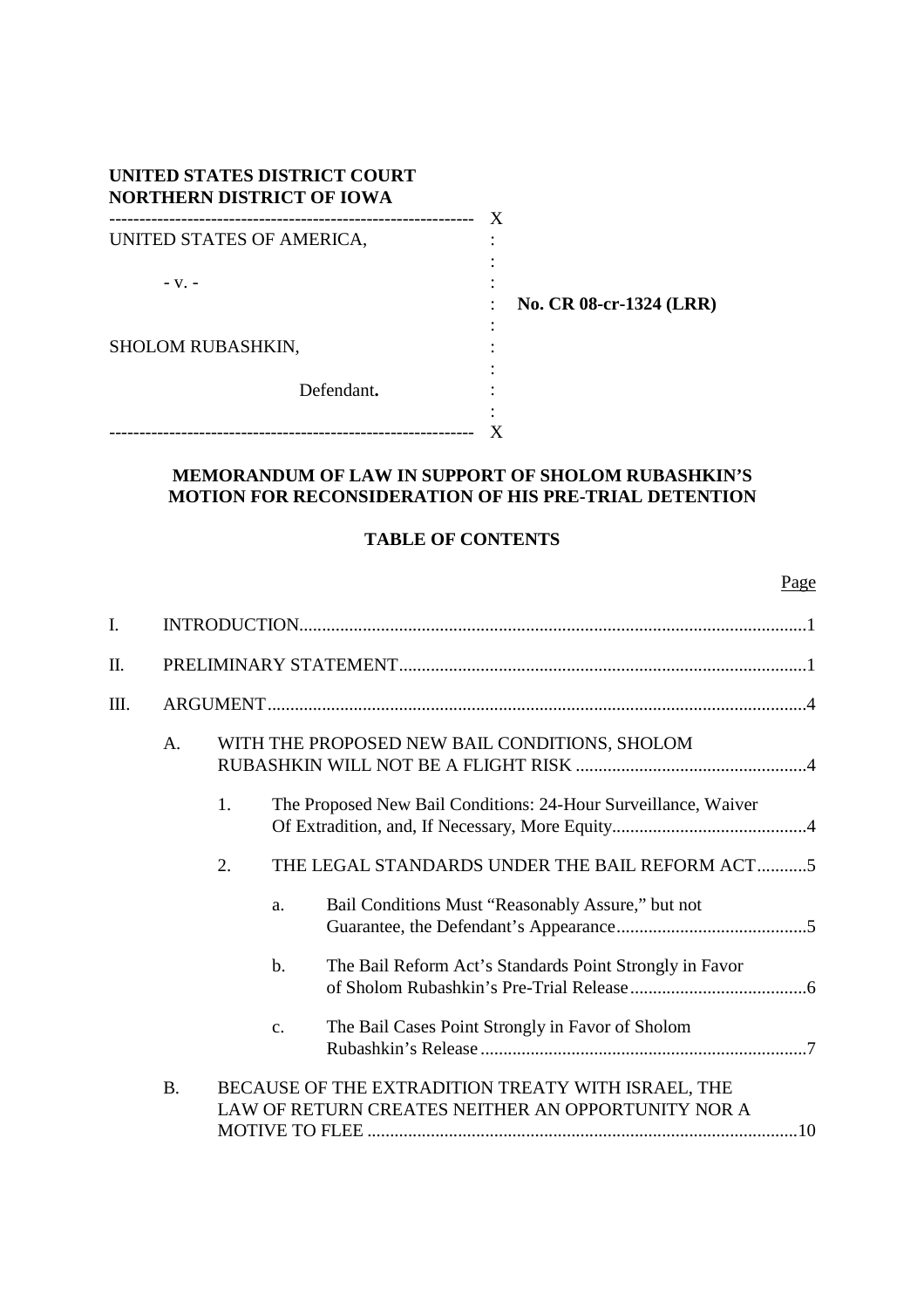|               |                | BACKGROUND -- THE ISSUE OF ISRAEL AT THE<br>DETENTION HEARING AND IN THE DETENTION ORDER10 |  |  |
|---------------|----------------|--------------------------------------------------------------------------------------------|--|--|
|               | a.             |                                                                                            |  |  |
|               | $\mathbf{b}$ . |                                                                                            |  |  |
| $\mathcal{C}$ |                | THE GOVERNMENT HAS VIOLATED SHOLOM RUBASHKIN'S                                             |  |  |
|               |                |                                                                                            |  |  |

## **I. INTRODUCTION**

Pursuant to 18 U.S.C. § 3142(f) and Local Criminal Rules 5(c) and 7, Sholom Rubashkin, the Defendant, moves this Court, John Stuart Scoles, United States Magistrate Judge, for reconsideration of the Order of Detention (hereinafter "Detention Order") entered on November 14, 2008 in 08-mj-381 (Doc.17), and Order Revoking Pretrial Release entered in 08-mj-363 (Doc.16), and an expedited hearing and ruling on this motion for reconsideration.

## **II. PRELIMINARY STATEMENT**

On October 30, 2008, Sholom Rubashkin was arrested on criminal immigration charges and then released by this Court on bail in 08-mj-363. On November 14, 2008, he was arrested on bank fraud charges in criminal number 08-mj-381. When Sholom Rubashkin was presented on the second arrest, the government sought to detain him, claiming he was both a flight risk and a danger to the community. After holding a detention hearing on November 19, this Court issued a written Detention Order the next day, rejecting the government's contention that Sholom Rubashkin was a danger to the community, but detaining him as a risk of flight to Israel. Detention Order at 11.<sup>1</sup>

In this motion, Sholom Rubashkin brings new relevant matters to the Court's attention, and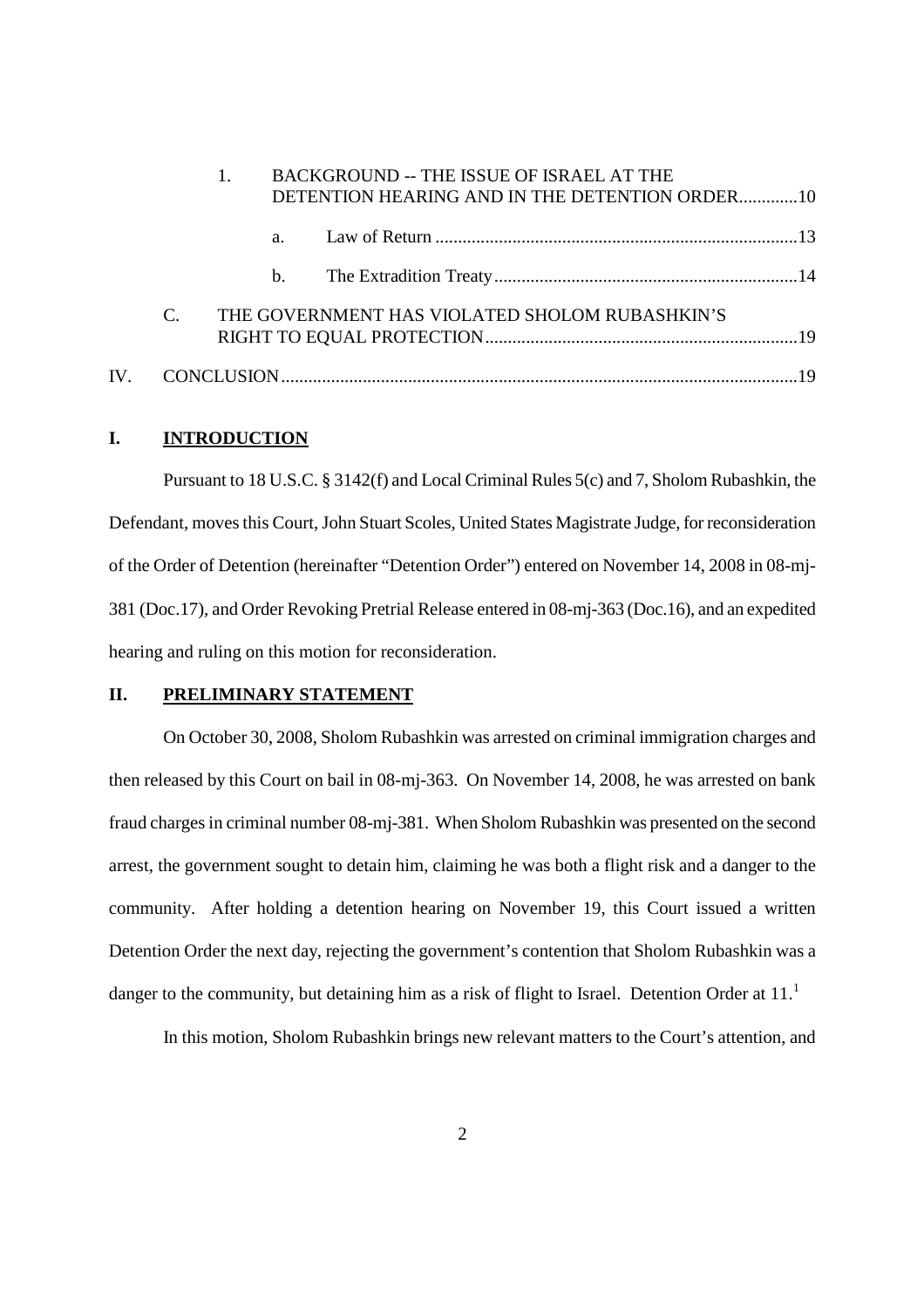cites legal authorities whose relevance was not anticipated earlier. First, the defense proposes significant, additional conditions of release that will insure that Sholom Rubashkin will not flee:

- An Iowa security company will provide, at Sholom Rubashkin's expense, 24hour surveillance to enforce any order of release. The company's security professionals will have the authority and necessary experience to insure that Sholom Rubashkin will not flee. They will have the authority to arrest him, at gunpoint, should he violate any order of release; in that sense, his conditions will mirror those he confronts now in detention. The security professionals will take responsibility for his security at home, and will accompany him on any Court authorized excursions from the home, such as meetings with counsel.
- Sholom Rubashkin will execute a waiver of extradition.
- Sholom Rubashkin will post any additional security the Court deems necessary.

Second, in legal support of the new proposed conditions, the defense sets forth numerous cases showing that otherwise similarly situated defendants who are a far greater risk of flight than Sholom Rubashkin have been released on bail, with less stringent conditions than those now proposed by Sholom Rubashkin.

Third, the defense corrects the inaccurate characterizations made by the prosecutors in disparaging the efficacy of the extradition treaty with Israel; shows that the prosecutors' characterizations of the treaty are flatly inconsistent with the public position of the Justice Department; and demonstrates that Israel's Law of Return, when properly viewed in conjunction

1 On November 20, 2008 both the immigration charges and the bank fraud charges were incorporated into one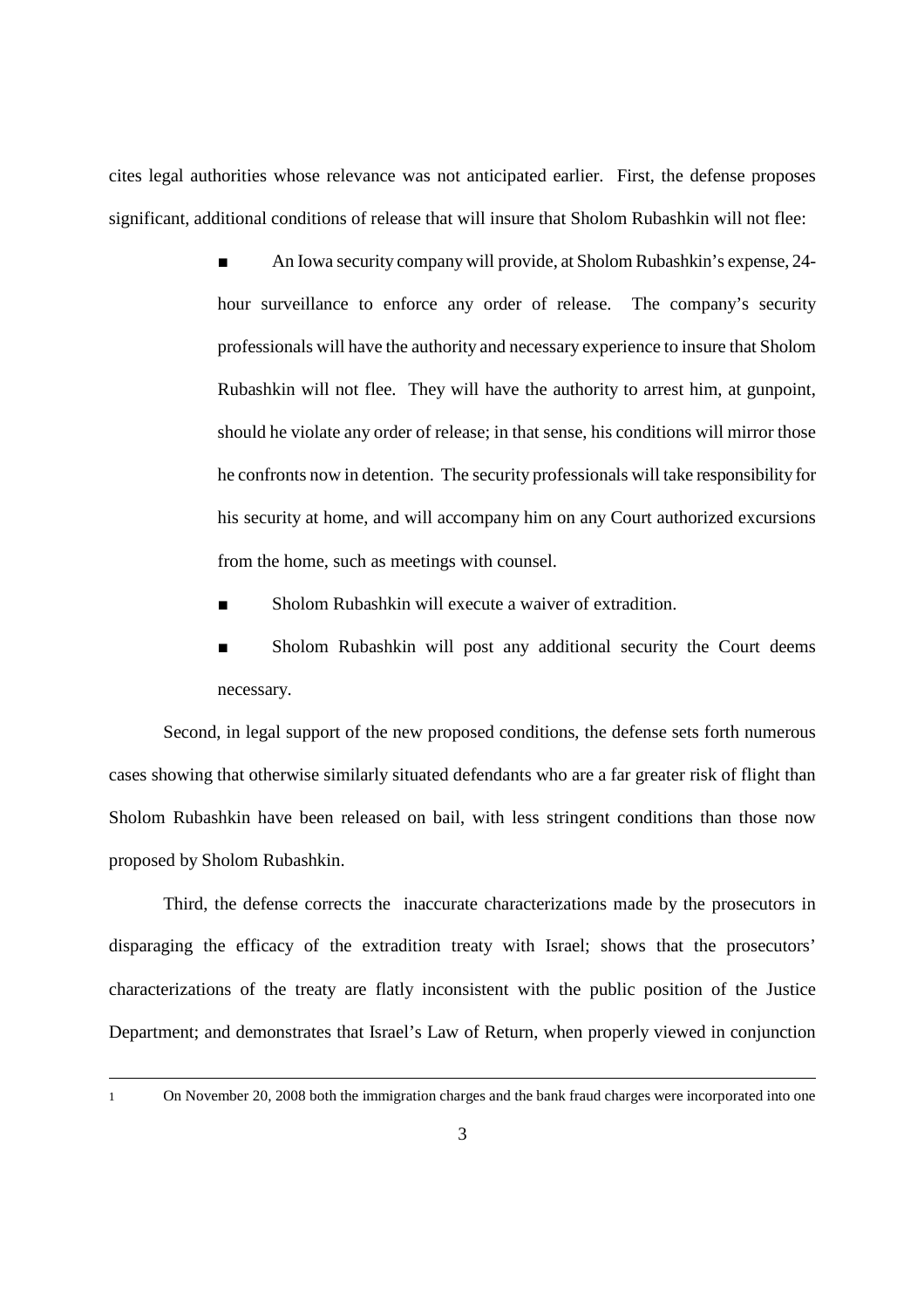with the extradition treaty, creates neither the opportunity nor the motive for Sholom Rubashkin to flee to Israel.

### **III. ARGUMENT**

## **A. WITH THE PROPOSED NEW BAIL CONDITIONS, SHOLOM RUBASHKIN WILL NOT BE A FLIGHT RISK**

## **1. The Proposed New Bail Conditions: 24-Hour Surveillance, Waiver Of Extradition, and, If Necessary, More Equity**

At the detention hearing of November 19, the defense offered an extraordinary bail package.<sup>2</sup> Now, in addition to those conditions of release, Sholom Rubashkin proposes the Court order that he be subject to 24-hour surveillance by Global Security Services ("GSS"). GSS's proposal is attached as Exhibit A. The company, based in Davenport, has the capabilities of setting up sophisticated camera surveillance, and/or 24 hour manned home surveillance by experienced security personnel. Sholom Rubashkin will not be able to leave his home without the accompaniment of armed security personnel, who will also be able to enforce any other conditions imposed by the Court. Sholom Rubashkin's family will absorb the cost of this surveillance. The armed security personnel have the authority to arrest him at gunpoint if necessary.

indictment, the Second Superseding Indictment in *United States v. Sholom Rubashkin, et. al*., 08-Cr-1324 (LRR). 2 In addition to the \$500,000 (equity in a relative's home) that Sholom Rubashkin had previously posted in connection with the immigration arrest, and in addition to electronic monitoring, the defense offered home detention, (at least for an initial period until Agriprocessors was sold), an additional \$1.5 million in real property from relatives' homes in NY; and an additional \$225,000 in cash. Finally, in an impressive display of confidence in Sholom Rubashkin, some thirty-five families in the Postville community offered to post their homes to secure his release. *Id*. at 39-40; DX4 (List of Postville Homes Available for Securing the Bond). The homes had an additional \$2 million in equity. *Id*. Thus, the defense offered a financial package of about \$4 million in equity in a variety of homes of friends and family that would be lost were he to flee, \$225,000 in cash, continued electronic monitoring and house arrest. The defense also offered to turn in the children's passports, in addition to the parents' passports which had already been submitted at the time of the initial arrest. Tr. at 52-53. Finally, while the matter was under consideration, the defense sent a letter to the Court advising that in addition to the property previously offered, there existed a piece of a commercial property in New York that a friend was prepared to post that was worth \$6 million. That brought the total equity to \$10 million.

The defense also offered other conditions relevant not to the issue of risk of flight, but to the government's contention that he is a danger to the community.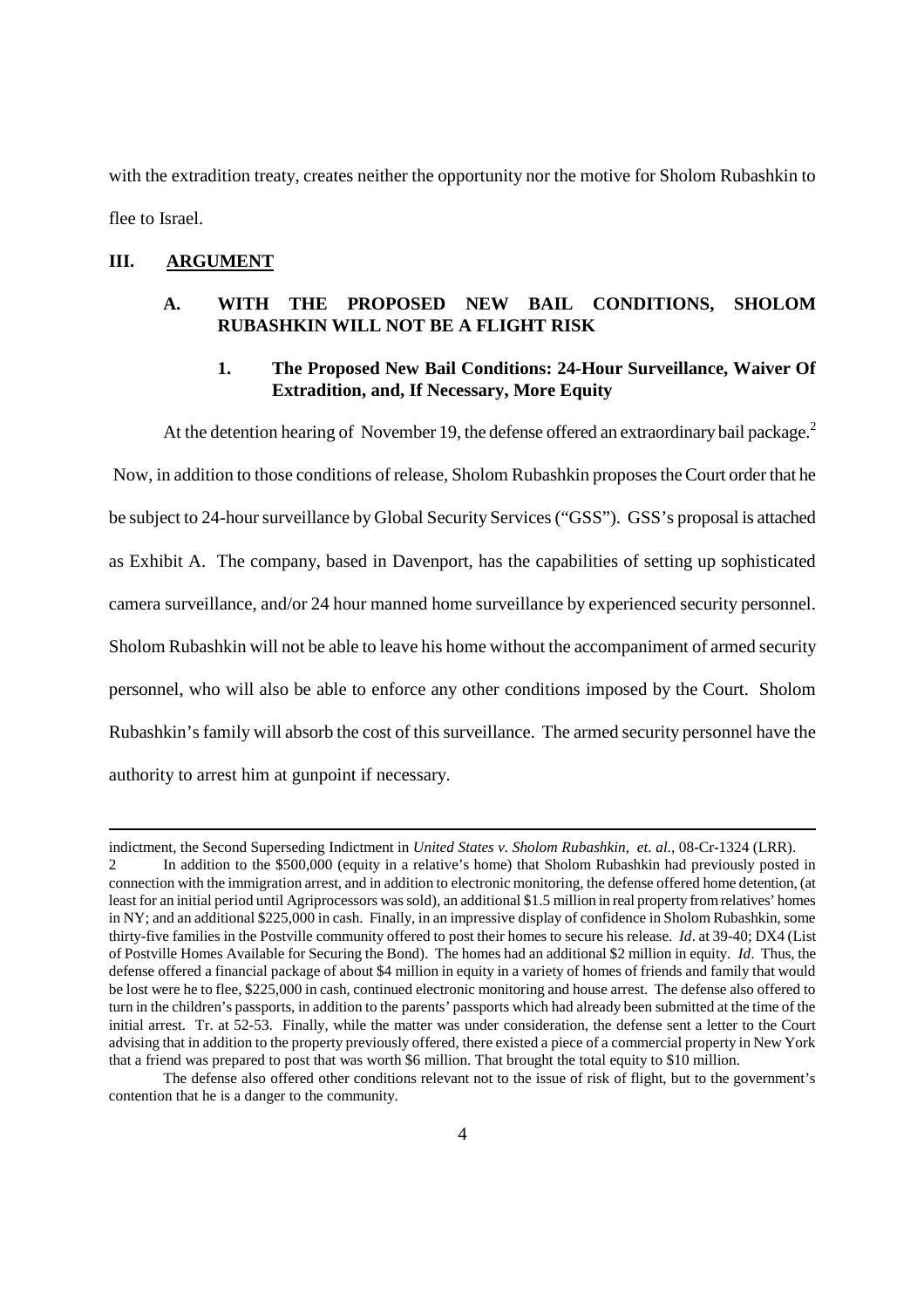Sholom Rubashkin is prepared to sign any waiver of extradition proposed by the government (even though there exists, as the defense sets forth below, an effective extradition process with Israel).

Even though the defense has already proffered \$10 million toward bail, friends are prepared to put up substantial additional property if necessary.

Finally, a review of the legal standards and case law under the Bail Reform Act leads to the conclusion that the rare application of pre-trial detention to a white-collar defendant is not appropriate here since the new bail conditions will more than "reasonably assure" Sholom Rubashkin's presence.

## **2. THE LEGAL STANDARDS UNDER THE BAIL REFORM ACT**

## **a. Bail Conditions Must "Reasonably Assure," but not Guarantee, the Defendant's Appearance**

With respect to risk of flight, a defendant may be detained before trial "only if the Government shows . . . by a preponderance of the evidence that no condition or set of conditions . . . will reasonably assure the defendant's appearance. . . ." *United States v. Kisling*, 334 F.3d 734, 735 (8th Cir. 2003) (quoting *United States v. Orta*, 760 F.2d 887, 891 (8th Cir. 1985) (en banc) (emphasis omitted); *see also* 18 U.S.C. § 3142(c).

The Eighth Circuit has made clear that the conditions need only "reasonably assure" the defendant's presence, not "guarantee" that presence, and has reversed when the courts below have, in effect, detained because of the absence of a guarantee. *Orta*, 760 F.2d at 891.

### **b. The Bail Reform Act's Standards Point Strongly in Favor of Sholom Rubashkin's Pre-Trial Release**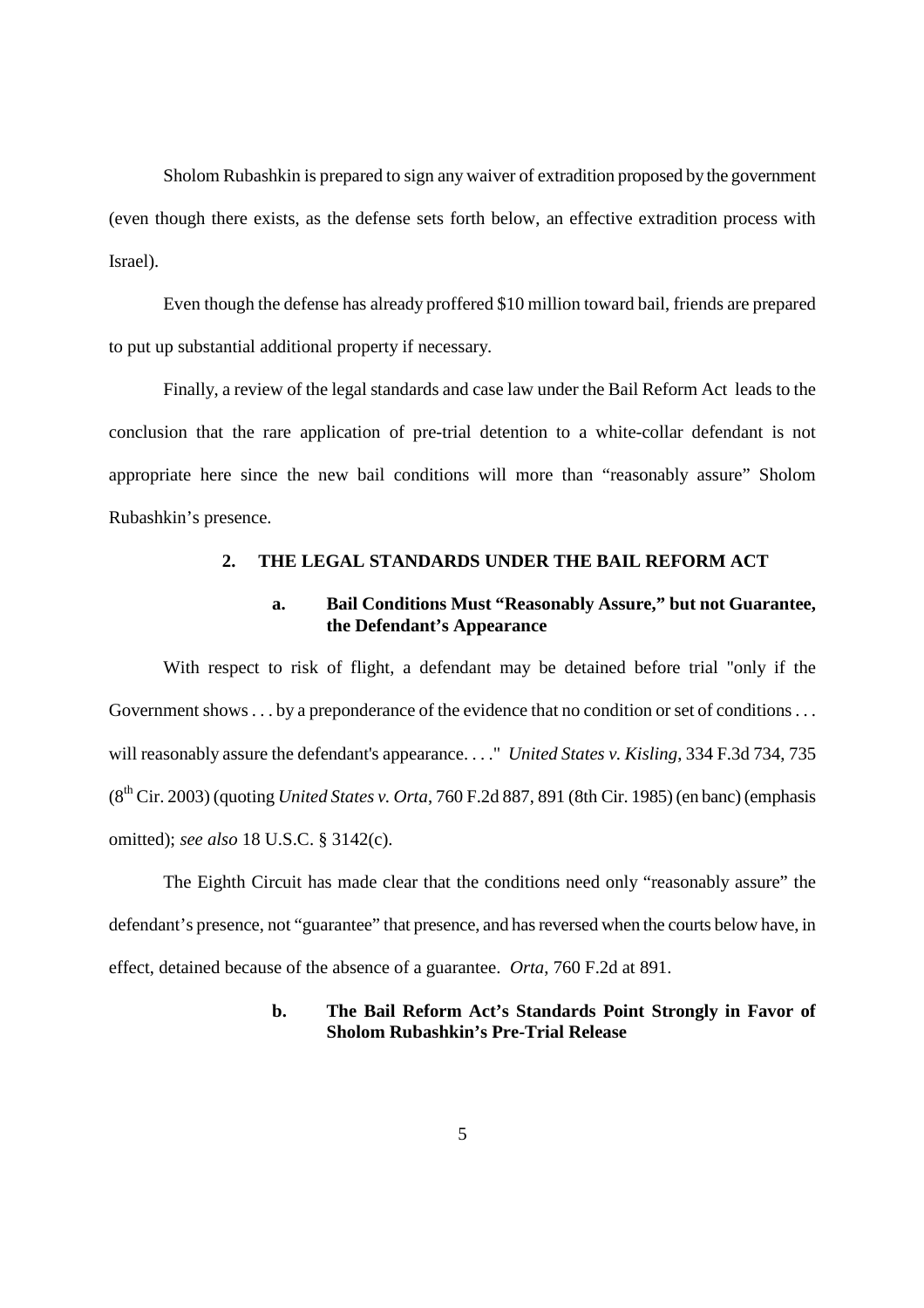The proposed bail conditions will more than "reasonably assure" Sholom Rubashkin's presence. This man will not cause 35 families in his community in Postville -- of which he is the backbone -- to lose their homes. He will not flee and cause his family members in New York who are posting their homes and their money to become homeless or impoverished. He will not forfeit the bail package that currently exceeds \$10 million. He will not abandon his wife and children, especially his 15 year-old disable son who is so dependent on him. He has already given up his passport and his wife's passport. The family will give up the children's passports, as well. Finally, he will continue to be subject to electronic monitoring and geographical restrictions.

Further, with the new proposed conditions, it will not be possible for him to flee. He will be under 24-hour surveillance. He will be accompanied by an experienced, armed security professional whenever he leaves his home. He will be detained, handcuffed, and turned over to the authorities should he ever attempt to flee. Even more, the second proposed new condition—the waiver of extradition—insures there is no utility in attempting to flee.

Finally, should the Court feel that more than \$10 million in equity is required, friends will put up any additional equity ordered by the Court.

This extraordinary bail package is being offered on behalf of a man who never fled, despite the repeated warnings by the government that he would be indicted. The warnings began in May with the initial raid on Agriprocessors, followed later that month with two target letters, one advising him that he was a target of the immigration investigation, the other advising him that he is the target of the bank fraud investigation. DX3. The warnings continued in September, when the government sent his attorney a letter stating that Sholom Rubashkin was also being investigated for possible money laundering and RICO offenses. *Id.* And then they continued yet again in early November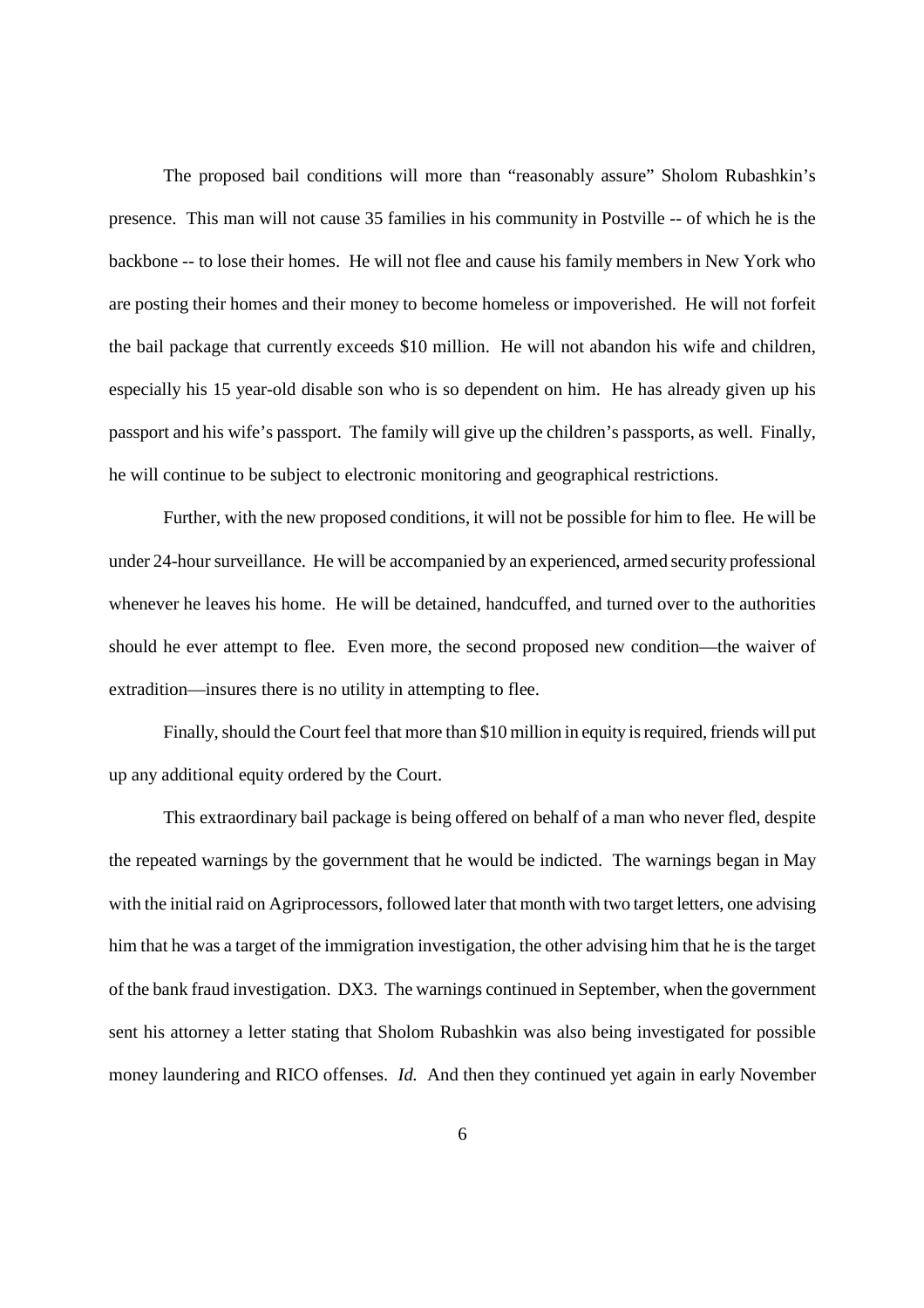when the government executed a search warrant at Agriprocessors searching for evidence of bank fraud. At no time did he flee. And in October before his first arrest, at a time when it was perfectly lawful for him to do so, he traveled to Canada for a few days *and returned.*

In light of that background of no flight and the legal standard that requires a reasonable assurance -- but not a guarantee -- of a defendant's presence, the previously suggested bail conditions when coupled with the new proposed bail conditions are more than adequate. The government cannot meet its burden of proving risk of flight. Requiring anything more of Sholom Rubashkin would be tantamount to requiring a guarantee, in violation of the clear requirements of the Bail Reform Act. *Orta*, 760 F.2d at 891.

### **c***.* **The Bail Cases Point Strongly in Favor of Sholom Rubashkin's Release**

The prior proposed conditions of release, coupled with the new conditions, place Sholom Rubashkin in a situation where his bail proposal is far stronger than those routinely described in the caselaw. For example, in *Truong Dinh Hung v. United States*, 439 U.S. 1326 (1978), the defendant, after having been convicted for violating the Espionage Act, sought bail pending appeal. He was Vietnamese and not a United States citizen, had not established permanent residence in the United States, his parents still resided in Viet Nam, and there was no means to procure his return should he flee to Viet Nam. *Id.* at 1329 & n.5. Justice Brennan, sitting as Circuit Justice ordered him released:

But if these considerations suggest opportunities for flight, they hardly establish any inclination on the part of applicant to flee. And other evidence supports the inference that he is not so inclined. Applicant faithfully complied with the terms of his pretrial bail and affirmed at sentencing his faith in his eventual vindication and his intention not to flee if released on bail. He has resided continuously in this country since 1965, and has extensive ties in the community. He has produced numerous affidavits attesting to his character and to his reliability as a bail risk. He has maintained a close relationship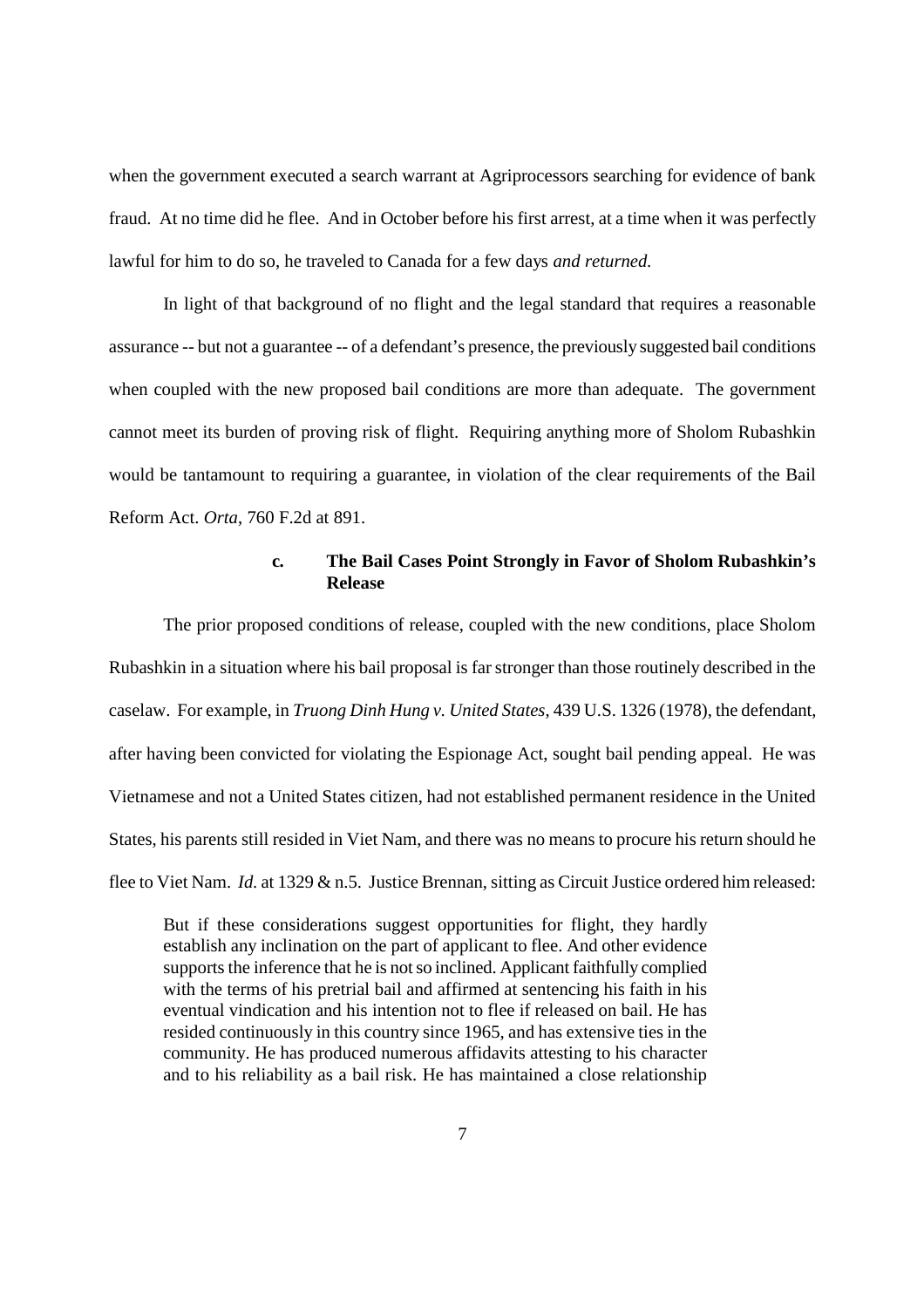with his sister, a permanent resident of the United States since 1969. The equity in his sister's Los Angeles home constitutes a substantial measure of the security for applicant's bail. In addition, applicant's reply to the memorandum for the United States in opposition informs us that the "American Friends Service Committee and the National Council of Churches have come forward with large sums which are now in the registry of the court in Alexandria."

*Id.* at 1329-30 (footnotes omitted).<sup>3</sup> Moreover, the defendant there was released even without the 24hour security surveillance now proposed in this case.

The Eighth Circuit has consistently granted bail in cases involving risk of flight as great or greater than that presented here. *See, e.g.*, *United States v. Leisure*, 710 F.2d 422 (8th Cir. 1983) (lowering excessive bond for defendants charged with "serious and extremely violent crimes" because defendants had lived in the area with their immediate families for many years, owned real property, and had been released on bond in the past without failing to appear); *Orta*, 760 F2d at 892 (reversing and remanding to district court to determine whether the presumption of detention in narcotics case was rebutted by combination of conditions that "would reasonably assure [defendant's] appearance in the proceedings"). Numerous similar District Court cases in the Eighth Circuit are set forth in the margin.<sup>4</sup>

<sup>3</sup> Although this was a pre-Bail Reform Act case, its pronouncement as to what constitutes a risk of flight is just as valid today, and it has been cited after the 1984 enactment of the act. *See Robinson v. Sears*, No. 07-Civ-2890 (GEL) 2007 WL 2962338, at \*2 (S.D.N.Y. Oct. 10, 2007) (citing *Truong*).

<sup>4</sup> *See also United States v. Garcia*, 801 F. Supp. 258 (S.D. Iowa 1992) (finding detention of alien drug defendant unwarranted based on employment history and residence in area for nineteen years with girlfriend, five children, parents, and siblings); *United States v. Bautista*, No. 07-00187-02-CR-W-NKL, 2007 WL 2080327 (W.D. Mo. July 16, 2007) (finding that substantial bond was sufficient to "reasonably assure" appearance of permanent resident defendant charged with "conspiring to encourage and induce illegal aliens to reside in the United States for commercial advantage and private financial gain; money laundering; and a notice of criminal forfeiture"); *United States v. Ochoa-Crespo*, Crim. No. 4-87-106, 1987 WL 18447 (D. Minn. Oct. 14, 1987) (finding that alien drug defendant had rebutted presumption favoring detention by showing permanent residency; GED, social security card, and New York driver's license; employment; marriage to a naturalized U.S. citizen and presence of two children with one on the way; and no criminal record); *United States v. Gray*, 651 F. Supp. 432 (W.D. Ark. 1987) (defendant charged with conspiracy to murder entitled to bail despite evidence of past bad acts, intent to alter appearance, and threat of further harms, because evidence was hearsay and because current employment, knowledge of pending charges for three months prior to arrest, and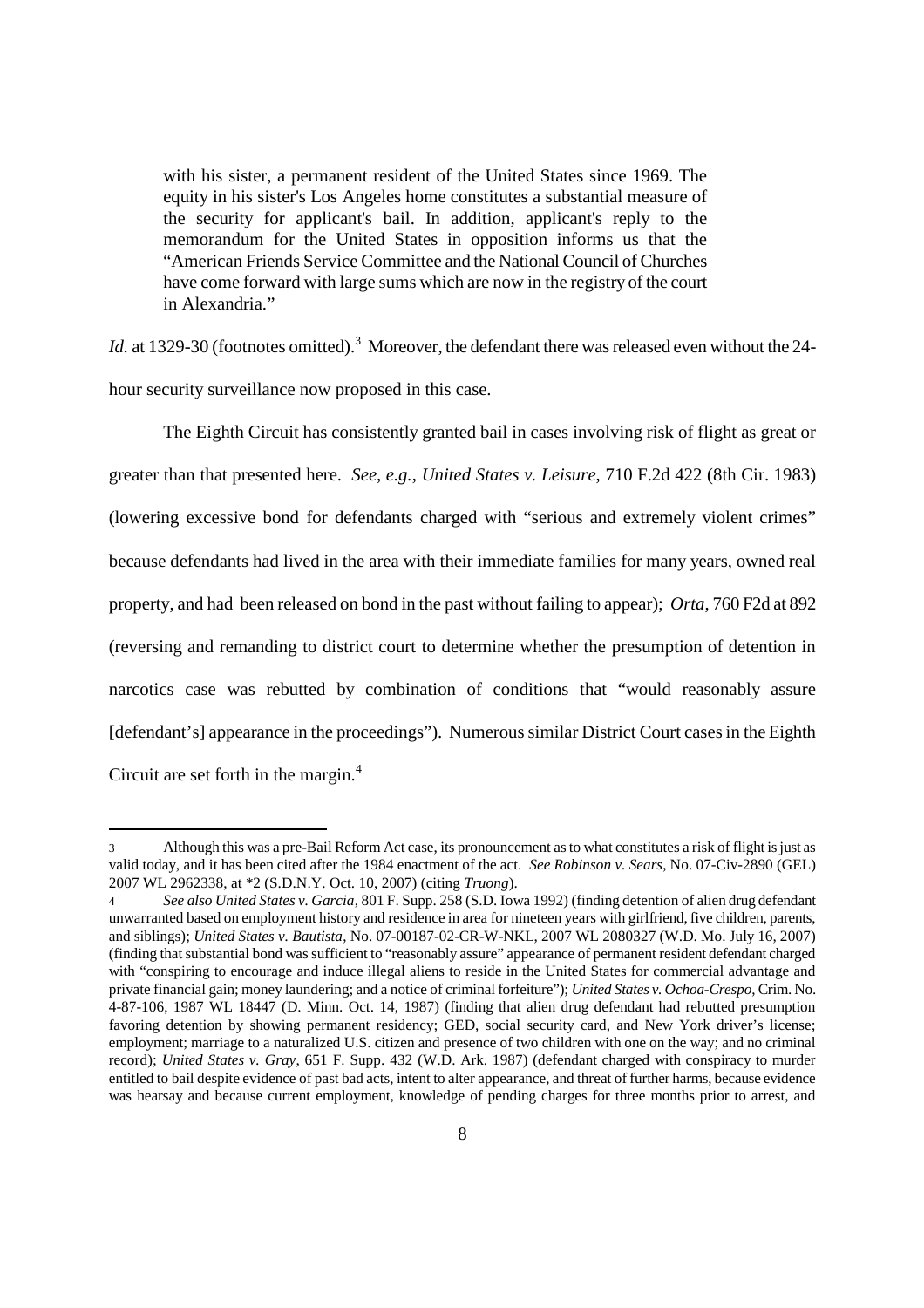In the Detention Order, this Court relied in part on the case of *United States v. Friedman*, 837, F. 2d 48 (2d Cir. 1988). Detention Order at 7. In *Friedman*, a child pornography case, the Second Circuit reversed the lower court's decision detaining Friedman:

*[I]t is undisputed that Friedman is a life long New York resident, that he has no prior criminal records, that he has no passport, or known ability to evade surveillance, that he has worked gainfully in the New York area for 25 years prior to his arrest, and that he is married and has three children, all of whom live in the New York area.* Moreover, Friedman apparently took no steps to leave the jurisdiction after Federal Agents executed a search warrant at his home on November 3, 1987 and after he was arrested at home on state charges three weeks later.

*Friedman*, 837 F.2d at 49-50 (emphasis added). The bail facts in *Friedman* remarkably mirror the relevant bail facts presented in this case, yet Friedman was released even without 24-hour security surveillance.

A review of recent cases involving Jewish or Israeli defendants demonstrates that such defendants are frequently released in circumstances involving a much greater risk of flight and far more contacts with Israel than are present here. *See, e.g., United States v. Ezagui*, 08-MJ-00530 (E.D.N.Y. July 28, 2008) (Docket no. 11, Israeli citizen charged with \$15,000,000 bank fraud released on bond with home detention and monitoring despite fact of arrest at Kennedy Airport with a one-way ticket out of the United States and wife's and children's residence in Israel); *United States v. Maximov*, No. CR-08-0368-PHX-DGC, 2008 WL 4185834 at \*2 (D. Ariz. September 5, 2008) (Israeli citizen arrested on bank fraud and money laundering charges released on bond despite

presence of wife expecting baby contradicted risk of flight); *United States v. Leyba*, 104 F. Supp. 2d 1182 (S.D. Iowa 2000) (finding that alien drug defendant had rebutted presumption of detention by showing legal residence; no previous attempts to flee despite prior arrests; third-party's agreement to enter custody order; and agreement to submit to electronic monitoring); *United States v. Bradai*, No. CRIM.04-16(01)DWF/SR, 2004 WL 413281 (D. Minn. Feb. 26, 2004) (overturning detention of alien defendant brought on false documents charges where defendant had resided in same area for five years; had strong ties to community as a graduate student, teacher, and member of Muslim community; had cooperated with authorities; lacked connections to terror groups alleged by government; and was generally "law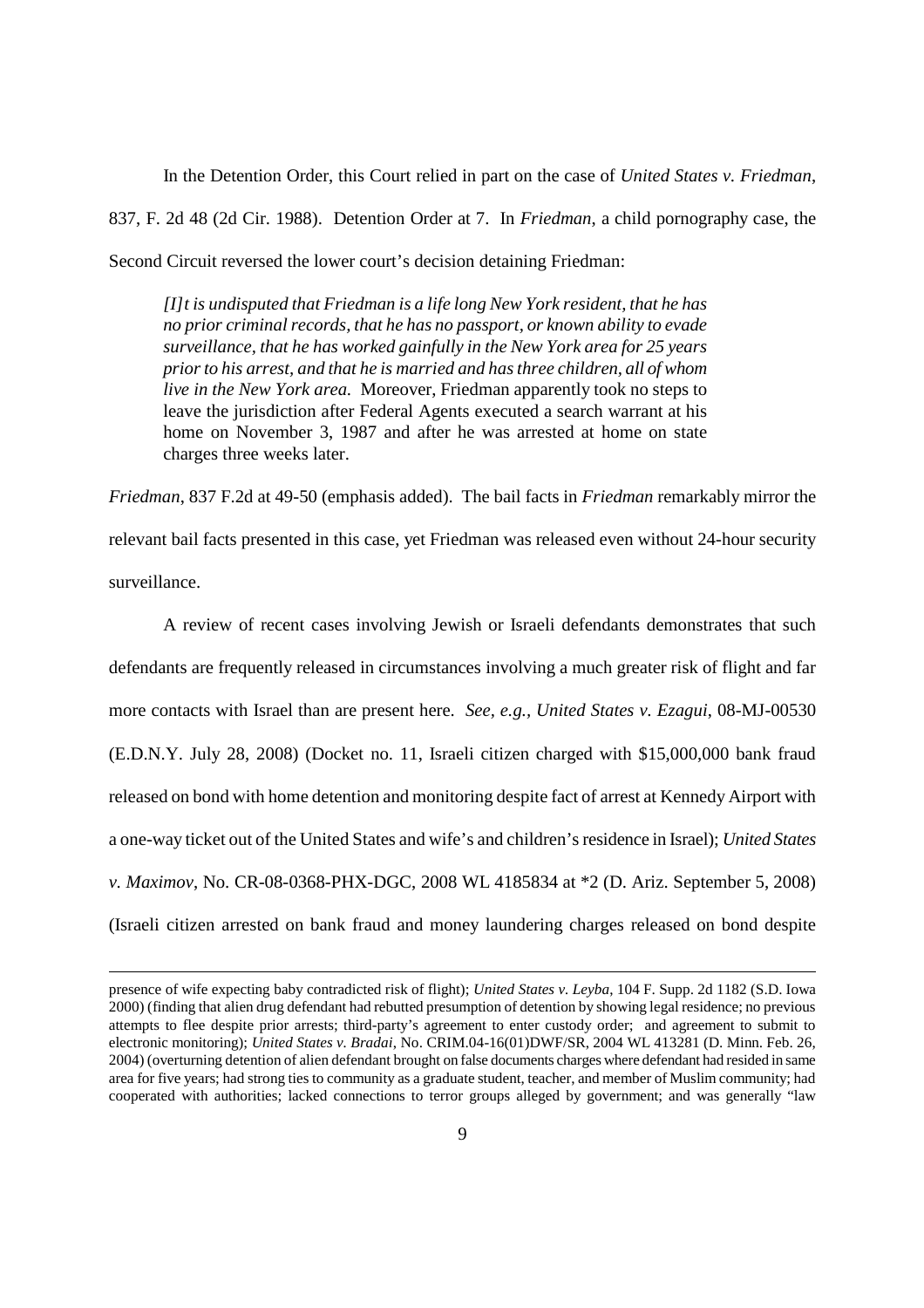acknowledged risk of flight); *United States v. Karni*, 298 F. Supp. 2d 129, 132-33 (D.D.C. 2004) (Israeli citizen charged with violating international export restrictions released on \$75,000 bond with home detention and monitoring despite no ties to the United States other than his arrest there while on vacation); *United States v. Shereshevsky*, 08-MJ-01766 (S.D.N.Y. Sept. 4, 2008) (Docket no. 14, Jewish convicted felon charged in \$250,000,000 securities fraud action released on bond with home detention and monitoring despite substantial international ties and business operations in Israel and Africa); *United States v. Wein Reis*, 08-Cr-00165 (DFH) (S.D. Ind. Nov. 6, 2008) (Docket no. 49, Jewish defendant released on bond despite net worth of \$100,000,000.00 and significant ties to Israel). These cases are but recent samples of many where the Courts have released Israeli or Jewish defendants despite risk of flight claims substantially greater than the risk presented by Rubashkin. These cases, combined with the new proposed conditions, militate very strongly in favor of release.

## **B. BECAUSE OF THE EXTRADITION TREATY WITH ISRAEL, THE LAW OF RETURN CREATES NEITHER AN OPPORTUNITY NOR A MOTIVE TO FLEE**

## **1. BACKGROUND: THE ISSUE OF ISRAEL AT THE DETENTION HEARING AND IN THE DETENTION ORDER**

On November 19, 2008, this Court conducted a detention hearing, at which the government sought to prove, in part, that if released Shalom Rubashkin would flee to Israel.

Significantly, Sholom Rubashkin is not an Israeli citizen and has no bank accounts, property or other assets in Israel. He does not have an Israeli passport or visa. His wife, children and parents all reside in the United States and are all U.S.—not Israeli—citizens. The only contact with Israel that the government demonstrated in the hearing was a hotel receipt from Israel found in the Rubashkin home during the execution of a search warrant. Tr. at 26. The receipt reflects a short

abiding").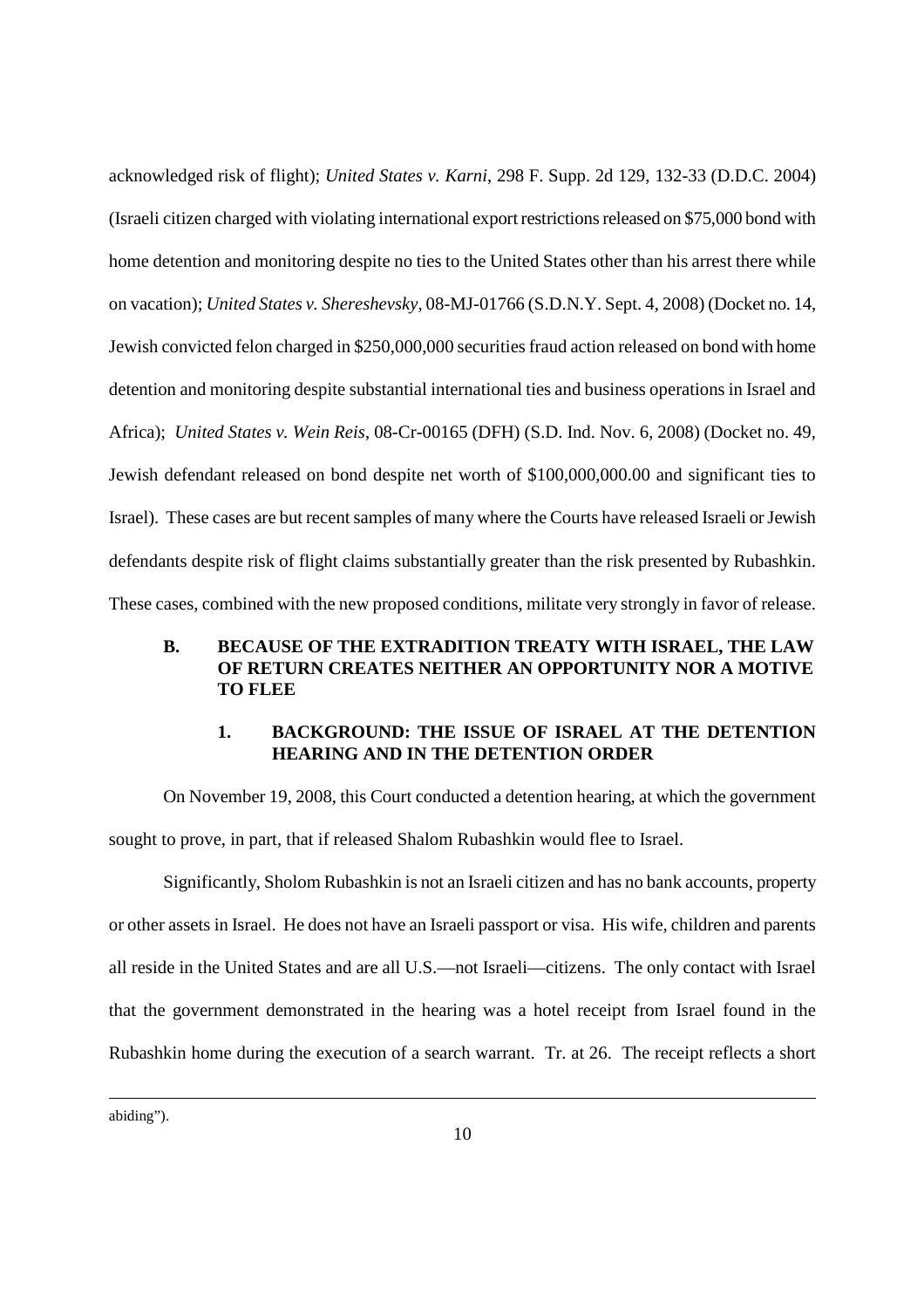visit to Israel by Sholom Rubashkin almost a year ago.<sup>5</sup> See Detention Order at 6, 10; GX24 (Photo of Receipt).

The prosecution then 'proved' through hearsay newspaper reports that two other defendants, former supervisors at Agriprocessors, fled after the search. *See* Tr. at 21-22. One of the supervisors was a Muslim with Israeli citizenship, who was suspected by the government of having fled to Israel via Canada. *Id*. at 27-28. The government intimated that because that *Israeli citizen* fled, presumably to Israel, that Sholom Rubashkin was also likely to flee to Israel. *See id.*

The prosecution also introduced a copy of Israel's Law of Return, which gives Jews who move to Israel the right to automatic citizenship. *Id*. at 27; Israel Law of Return, GX28. But the prosecution did not demonstrate that Sholom Rubashkin had planned to exploit any opportunity presented by the Law of Return, nor did the prosecution demonstrate that Jews are more likely to flee because of the Law of Return. The prosecution then essentially argued that because the former Agriprocessor supervisor may have fled to Israel, and because Israel had a Law of Return under which Sholom Rubashkin could also obtain Israeli citizenship, that he too was a risk of flight to Israel. Tr. at 27.

In response, the defense pointed out to the Court that there existed a current, up-to-date extradition treaty with Israel. *Id*. at 43-44. The defense also stressed that the Bail Reform Act does not permit ethnicity or religion to be considered as a bail-risk factor. *Id.* at 65. In reply, the prosecutor stated:

<sup>5</sup> Millions of Americans have visited Israel. Roughly 541,000 Americans visited Israel in 2007 alone, *see* Tourist Arrivals by Country of Residence/Citizenship, Israeli Central Bureau of Statistics, http://www1.cbs.gov.il/shnaton59/st23\_05.pdf, and over 331,000 Americans have visited Israel in the first half of 2008. Danny Sadeh, Ynet.com News, Iranian, Iraqui tourists visit Israel too, July 24, 2008, http://www.ynet.co.il/english/articles/0,7340,L-3572684,00.html.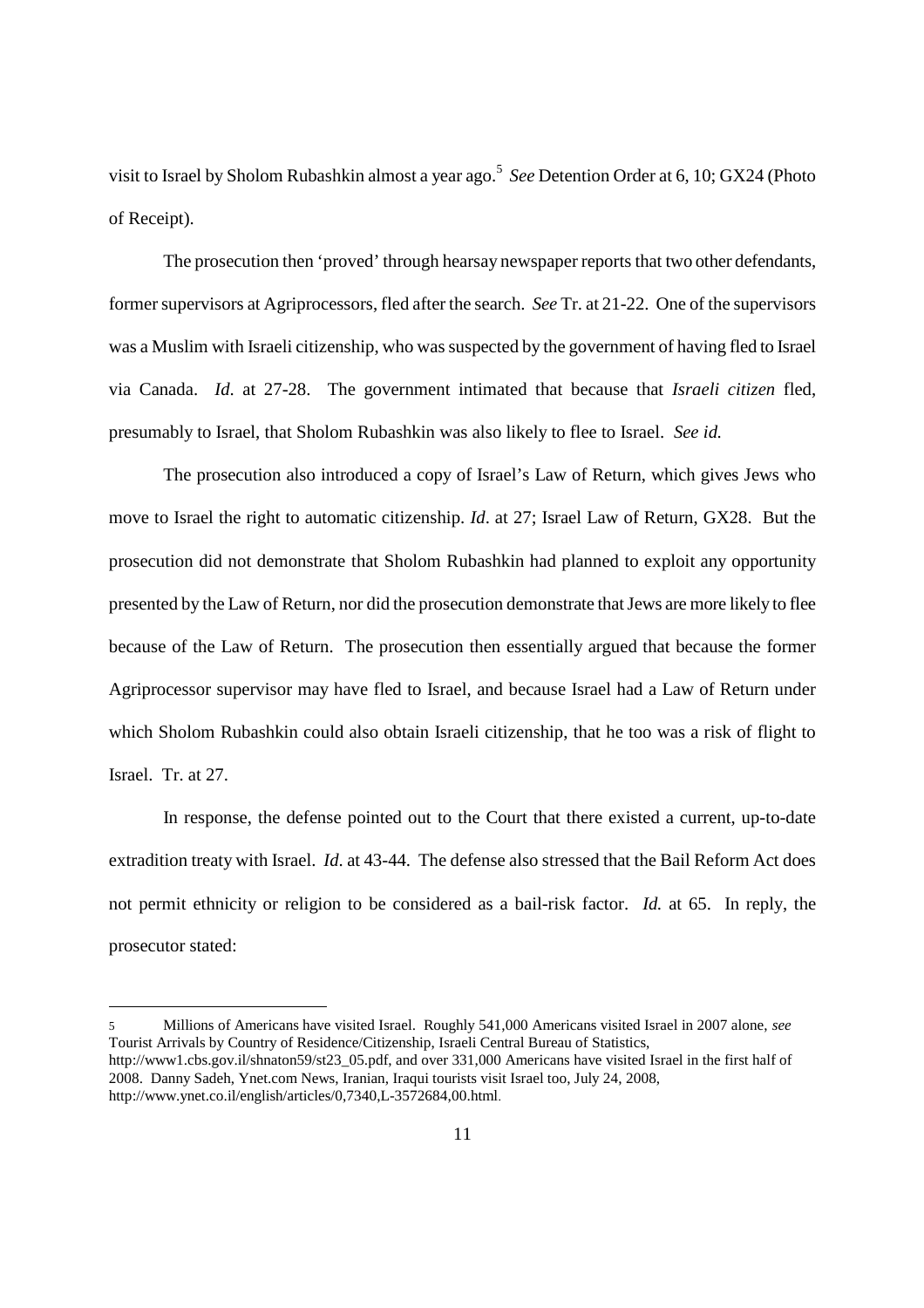Counsel indicates that there is an extradition process, however, I don't believe that that is something the Court ought to consider when the question is whether or not there's a serious risk that the person will show up for a hearing or not, not whether or not we can get him back through an extradition process. It could take years. There's, of course, all sorts of reasons that that's a completely unacceptable alternative to having the defendant show up as ordered.

*Id.* at 75-76.

The next day, November 20, this Court issued a written detention order. This Court concluded that while Sholom Rubashkin was no danger to the community, he was a flight risk and should be detained on that basis. *Id.* In explaining the various reasons for the Court's determination that Sholom Rubashkin is a risk of flight to Israel, the Court made clear that it accepted the prosecution's argument regarding the Law of Return:

Under Israel's "Law of Return" any Jew and members of his family who have expressed their desire to settle in Israel will be granted citizenship. At the time of the hearing the Government proffered that two supervisors at Agriprocessors, Inc. fled following the search on May 12, 2008. It is believed that Hosam Amara, a Muslim with Israeli citizenship, fled to Israel possibly through Canada.

Detention Order at 10. In light of the government's representations that the extradition treaty was "something the Court ought [not] to consider" and "totally unacceptable," that the treaty raised questions as to "whether or not we can get him back through an extradition process," and that, in any event, "[i]t could take years," the Detention Order did not mention the existence of the extradition treaty with Israel.

### **a. Law of Return**

Counsel's Westlaw research has not uncovered a single instance involving a Jewish criminal defendant where the prosecution invoked the Law of Return in support of detention. Leonard Joy,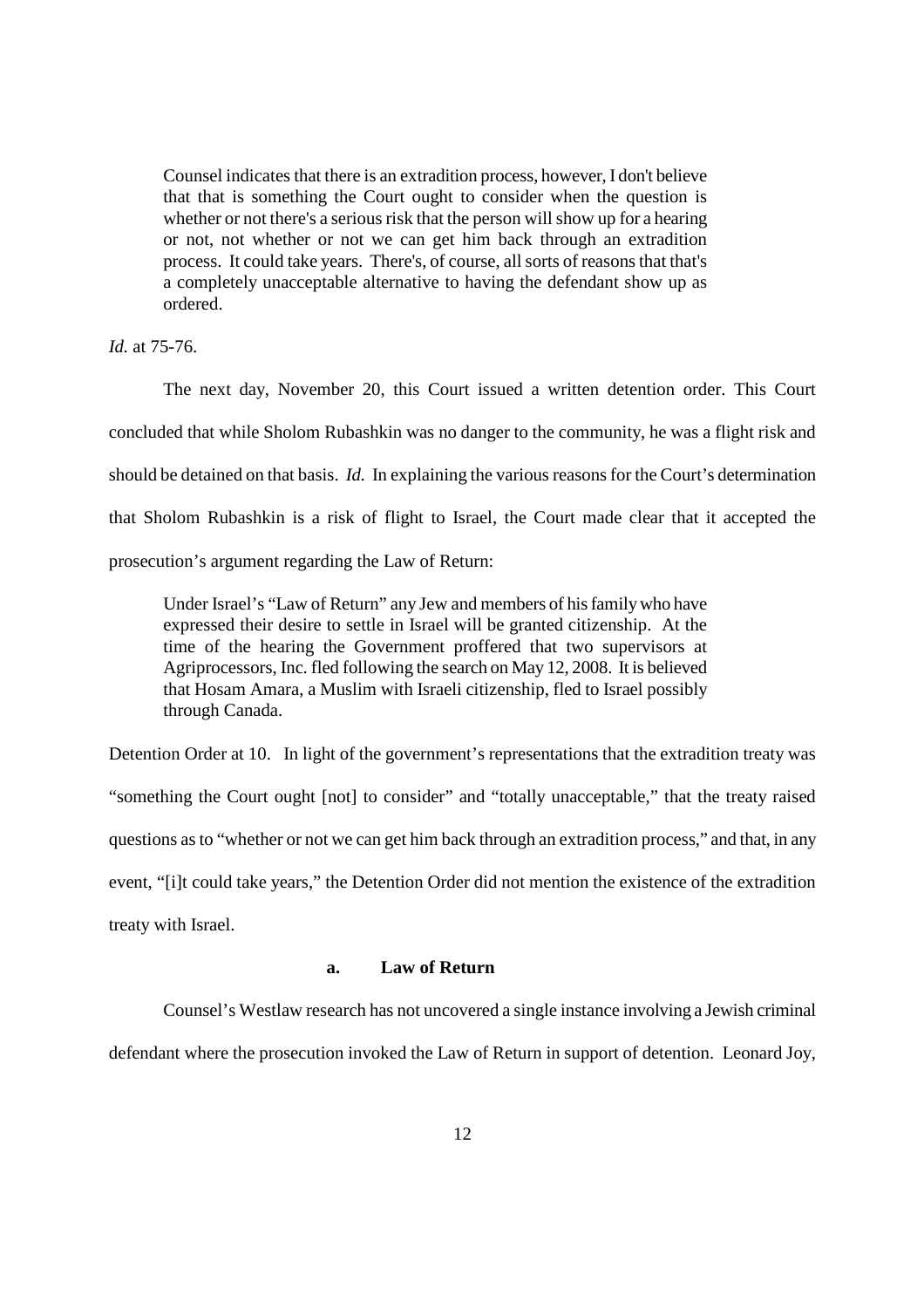Esq., the current Federal Defender for the Southern and Eastern Districts of New York—which encompass New York City and its suburbs, and thus cover the largest Jewish population in the country—advises that in his decades of practice against the federal government, he can recall no instance where the prosecutor invoked the Law of Return in arguing that an American Jew is a bail risk.<sup>6</sup> If the argument has been pressed by the government in the past, it has not generated any published opinion. As shown below, an examination of the Law of Return, in light of the extradition treaty, shows that a Jewish defendant cannot succeed in trying to avoid trial and sentence by fleeing to Israel.

The State of Israel was founded in 1948. Israel's Law of Return, enacted just two years later in 1950, affirmed the already well-established right of any Jew to become an *oleh*, or immigrant, and to secure a visa, citizenship, and to settle in Israel. *See* GX 28 (The Law of Return 5710 (1950), http://www.knesset.gov.il/laws/special/eng/return.htm).

Because of the long history of persecution of Jews throughout the world, the Law of Return was drafted to apply to all Jews. In the words of the Law of Return, "*[e]very Jew* has the right to come to this country as an oleh." *Id*. at Section 1 (emphasis added). In the prosecutors' view, anyone subject to the Law of Return is an increased flight risk. Consequently, under that view, "every Jew" is to be viewed for bail purposes as a greater risk of flight than a non-Jew. That means that 5,300,000 Americans would be viewed as heightened bail risks simply because they are Jews.<sup>7</sup> The government's logic would extend, for example, even to a Jew whose family lived in this country

<sup>6</sup> This representation was made on November 25, 2008, to Baruch Weiss, Esq., counsel who appeared before this Court at the detention hearing.

<sup>7</sup> *See Haaretz.com, 12/09/07 at* http://www.haaretz.com/hasen/spages/903585.html (Israeli newspaper reporting on information collected by the Jewish Agency on the Jewish population of various countries). This is a conservative figure, because it includes only those who consider themselves Jews. Many individuals who do not consider themselves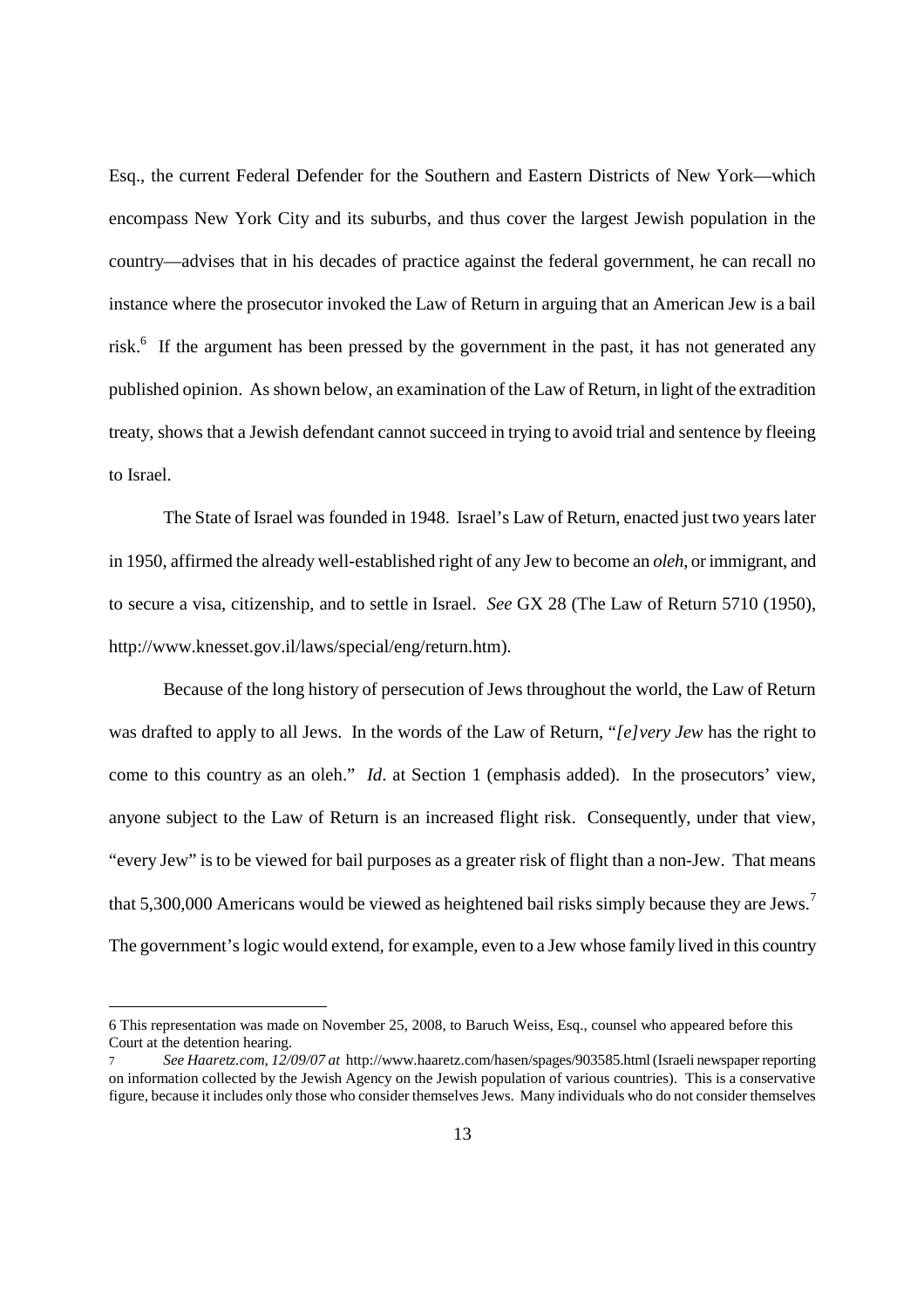since the first Jews arrived on the shores of New Amsterdam in  $1654$ .<sup>8</sup> It would also extend to the ultimate superior of the prosecutors pressing the Law-of Return argument, *i.e.*, the current Attorney General of the United States Michael B. Mukasey; the ultimate superior of the Homeland Security agents who have investigated this case, *i.e.*, Secretary Michael Chertoff; and two sitting Justices of the Supreme Court, Justices Steven Breyer and Ruth Bader Ginsburg. It is ironic that a law designed to provide refuge to persecuted Jews has now become the basis for detaining a Jew who might otherwise have been released pending trial.

Whatever validity may exist with respect to the prosecutors' Law-of-Return argument, there exists a streamlined, effective treaty that undercuts the argument entirely.

#### **b. The Extradition Treaty**

An extradition treaty between the United States and Israel has been in force since December 5, 1963. $9$  It was recently amended and improved in a number of significant ways in a protocol signed on July 6, 2005, and effective January 1, 2007.

Both the original treaty and the current amended version provide that each country must extradite its own nationals. Article IV of the original treaty provided that "[a] requested Party shall not decline to extradite a person sought because such person is a national of the requested Party." That means, of course, that Israel has undertaken to extradite its own nationals to the United States. Pursuant to the original treaty, there were numerous extraditions by Israel to the United States. Indeed, in 2005, the Justice Department advised the Senate that from 1999 to 2005, "the United

Jews would be so considered by the Law of Return. *Id.*

<sup>8</sup> *See, e.g.,* Arthur Hertzberg, The Jews in America at 19 (1989).

<sup>9</sup> Convention on Extradition Between the Government of the United States of America and the Government of the State of Israel, U.S.–Isr., Dec. 10, 1962, 14 U.S. T. 1707, corr. version in 18 U.S. T. 382 (effective Dec. 6, 1963) (DX B, attached).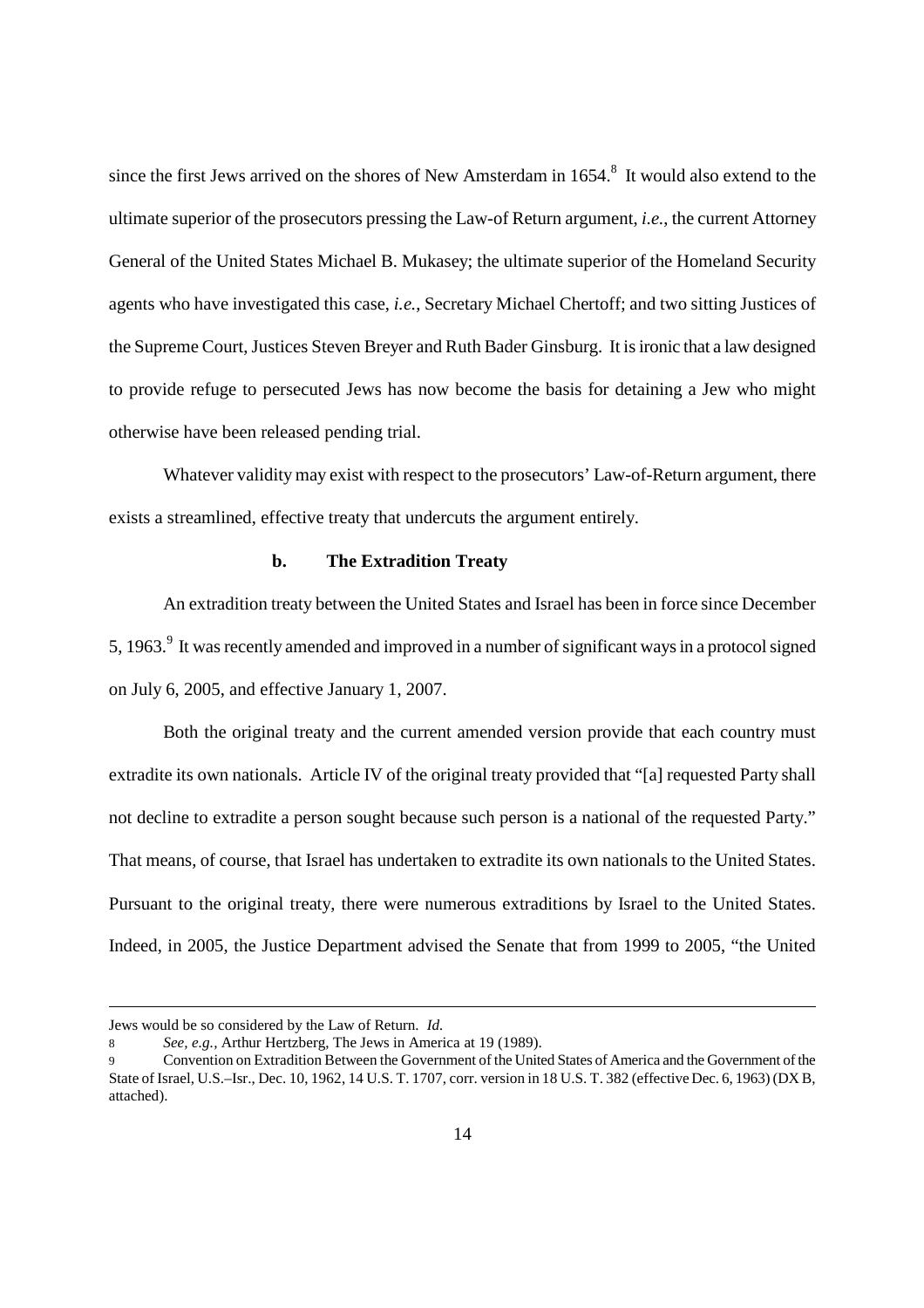States has extradited a total of 20 fugitives from Israel, *of whom 15 were Israeli nationals (including dual United States-Israeli nationals*) (emphasis added).<sup>10</sup>

Significantly, a number of those extradited cases involved fraud cases.<sup>11</sup> For example, in 2002, Michael Akva, an Israeli citizen, was extradited by Israel to the United States on securities fraud and insider trading charges.<sup>12</sup> In 2000, Sharon Haroush, an Israeli citizen, was extradited by Israel to the United States on fraud and theft charges.<sup>13</sup> Another notable case, similar to the scenario feared by the prosecution in the instant case, is particularly instructive. Chaim Berger, an American citizen from New York, was indicted in 1977 in the Southern District of New York for defrauding the government of many millions of dollars.<sup>14</sup> He fled to Israel where he had never lived previously, and claimed citizenship under the Law of Return. He was extradited back to the United States, pleaded guilty and was sentenced to six years imprisonment.<sup>15</sup> All of these extraditions took place under the pre-amendment treaty.

In its 2005 statement to the Senate, the Justice Department reviewed the state of extraditions from Israel to the United States, and found the pre-amendment approach "to be workable." DXC, Marlow Statement at  $7<sup>16</sup>$  Of course, that statement is entirely at odds with the prosecutors' characterization of the treaty as "totally unacceptable." Indeed, in 2006, the Attorney General of the

<sup>10</sup> Statement of Mary Ellen Marlow, Director, Office of Int'l Affairs, Criminal Div., Dept. of Justice, Senate Committee on Foreign Relations, Nov. 15, 2005, at 7 (DX C, attached).

<sup>11</sup> The original version of the treaty set forth a list of specifically enumerated offenses for which extradition was available; among those offenses was the offense of "obtaining money . . . by false pretenses." Article II(14).

<sup>12</sup> *See* U.S. Sec. and Exchange Comm'n, SEC Obtains Default Judgments Ordering Two Defendants to Pay \$7.6 Million For Insider Trading, http://www.sec.gov/litigation/litreleases/lr18193.htm.

<sup>13</sup> *See* Israel to Extradite Citizen to U.S., United Press Int'l Network, March 30, 2000.

<sup>14</sup> *See* Randal Archibald, Israeli Court Allows Return of Man Indicted in Fraud, N.Y. Times, Aug. 7, 2001, available at http://query.nytimes.com/gst/fullpage.html?res= 9C02E1DA1E3CF934A3575BC0A9679C8B63.

<sup>15</sup> *See United States v. Berger*, No. 97-Cr-00410-BSJ (S.D.N.Y. May 23, 2002) (Docket 167, Filed Judgment as to Defendant Chaim Berger).

<sup>16</sup> At one time there had been a problem because, despite the extradition treaty, Israel enacted a 1978 law that conflicted with the treaty when it came to Israeli nationals. *Id.* at 6. That domestic Israeli law has, however, since been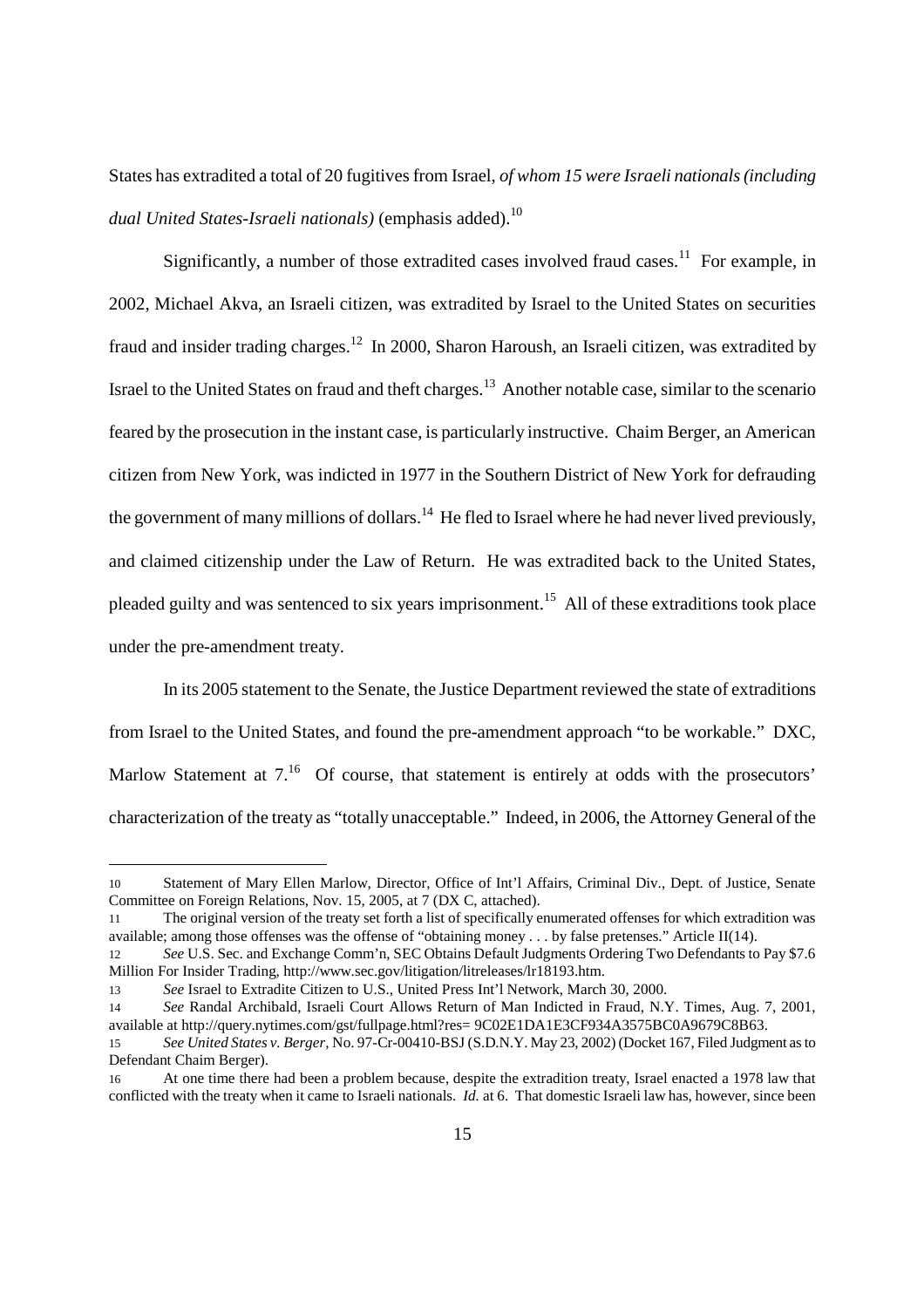United States publicly praised Israel for its pre-amendment extradition to the United States of an Israeli who was a suspected mob boss on drug charges.<sup>17</sup> Nonetheless, despite the history of successful extraditions, the Administration sought and obtained Senate ratification for a protocol amending the treaty in a way that would "significantly streamline[] the process of requesting extradition." *Id.* at 6. For example, the amended treaty now

- $\blacksquare$  allows the use of hearsay, *id*.;<sup>18</sup>
- "streamline[s] the procedures for 'provisional arrest," *id.* at 7; *see* Article XI;
- expands the list of extraditable offenses, providing that any crime that constitutes an offense in both countries and is punishable by imprisonment of one year or more is extraditable. Article II.
- requires that only one offense need be extraditable; as long as there is one extraditable offense in the U.S.'s request, Israel can extradite on non-extraditable offenses as well. Article II, section 4.

Most importantly, the amended version of the treaty reiterates the principle that nationality is no defense to extradition. Article IV, section one, of the amended treaty provides: "the requested Party shall not refuse extradition solely on the basis of nationality."<sup>19</sup> Protocol between the Government of the State of Israel and the Government of the United States Amending the Convention on Extradition Signed at Washington, D.C., on Dec. 10, 1962, U.S.-Isr., July 6, 2005, *available at* http://purl.access.gpo.gov/GPO/LPS65673 (DX D, attached). Thus, Sholom Rubashkin's citizenship and nationality would be no bar to extradition, even were he to become an Israeli citizen under the

amended to yield the "workable" framework. *Id.* at 6-7.

<sup>17</sup> *See* U.S. Attorney General praises Israel for fight against terror, international crime, Associated Press, June 27, 2006, 6/27/06 APALERTCRIM 15:54:33.

<sup>18</sup> *See* Article X *bis*, section 2 (providing that the information in the extradition request "shall be admissible as evidence in extradition proceedings even though they would be considered hearsay or otherwise would not conform to evidentiary rules applicable at trial").

<sup>19</sup> That clause is introduced with the phrase, "except as provided in the Article . . . ." But none of the exceptions apply to Rubashkin.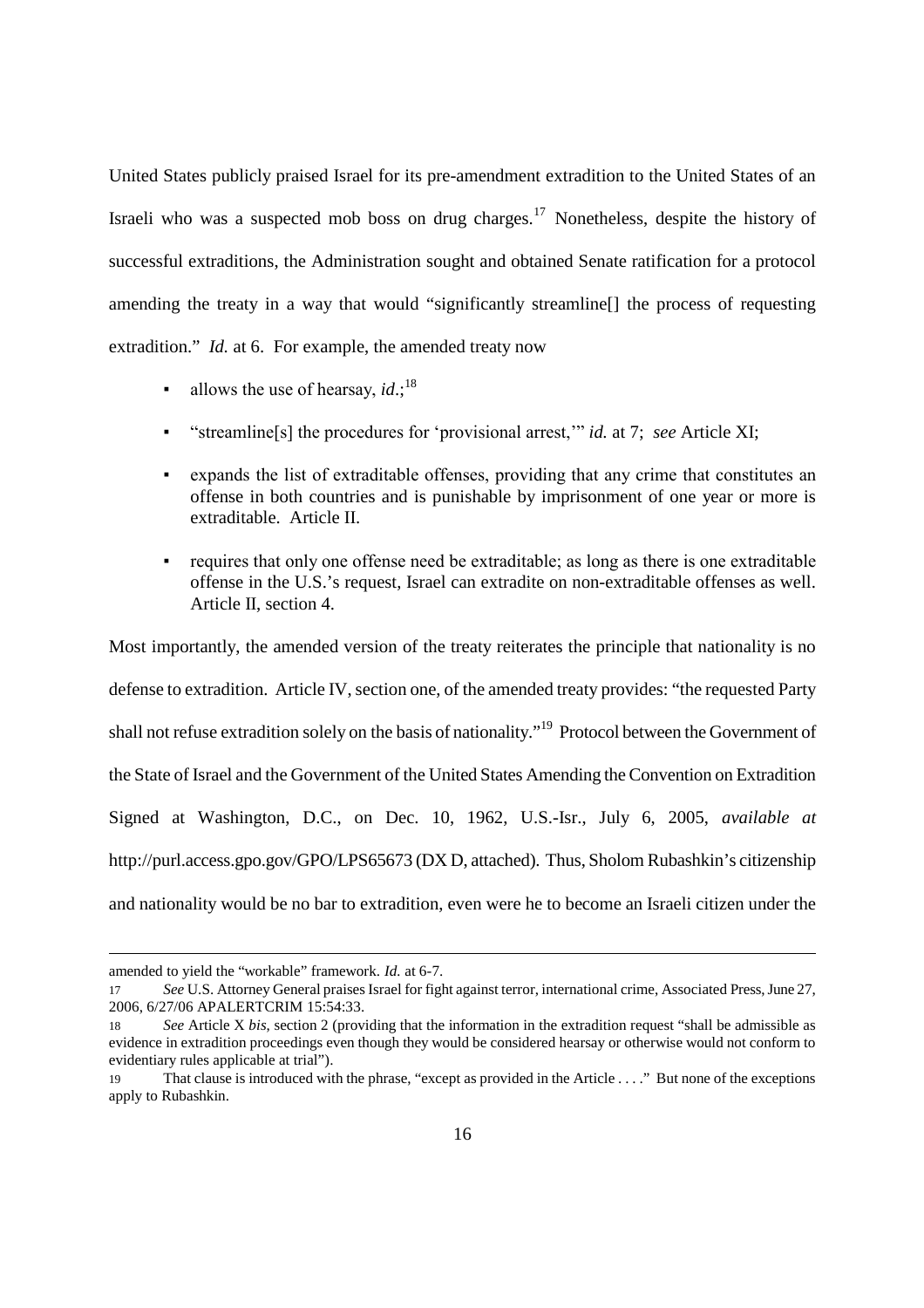Law of Return.<sup>20</sup> Any American, whether Jewish or not, would be extraditable in the same way from Israel.

Not surprisingly, extraditions after the new protocol from Israel have increased. The new extradition cases continue to include Israeli citizens extradited in fraud cases. For example, this past September, the United States Attorney's Office, Southern District of New York announced that Israel arrested nine Israelis in a lottery telemarketing fraud scheme. According to the government's press release, "[t]his case involves the largest number of Israeli citizens ever to be provisionally arrested by Israel in anticipation of extradition."<sup>21</sup>

Finally, extradition defendants—if they jumped bail to travel to Israel—are typically detained by the Israelis pending extradition. For example, Michael Akva, an Israeli citizen extradited in 2002 for securities fraud and insider trading, *see supra* at 14, who had jumped bail in the United States, was detained by the Israelis until extradited to the United States.<sup>22</sup>

In sum, there exists an extradition treaty that has always been "workable." After the recent amendments it is now better than "workable"; it is an up-to-date, streamlined treaty, regularly invoked for all serious criminal matters, including fraud cases. It applies to everyone, Jews and non-Jews. It even applies to Israelis. This treaty will insure that Rubashkin—even if he were to become a citizen of Israel under the Law of Return—will be returned to the United States, tried in the United

<sup>20</sup> A limited exception applies to persons who were Israelis at the time of the offense. Such persons are still to be extradited from Israel to the United States, but only on the condition that they be returned to Israel to serve their sentences. *See* Marlow Statement at 6 -7; *see also* Israel's Extradition Law, 5714-1954, as amended, at section 1A. But that was part of the pre-existing procedure that the Justice Department found to be workable. *Id.* at 7. In any event, Sholom Rubashkin, is not and has never been an Israeli citizen, and certainly was not an Israeli citizen at the time of the alleged offenses, and is thus subject to all the extradition provisions of the treaty, and if extradited to the United States, would serve his sentence here.

<sup>21</sup> *See* Israel-Based Defendants Indicted and Arrested in Loterry Telemarketing Fraud Targeting U.S. Citizens, http://www.usdoj.gov/usao/nys/pressreleases/September08/mayoetalarrestindictmentpr.pdf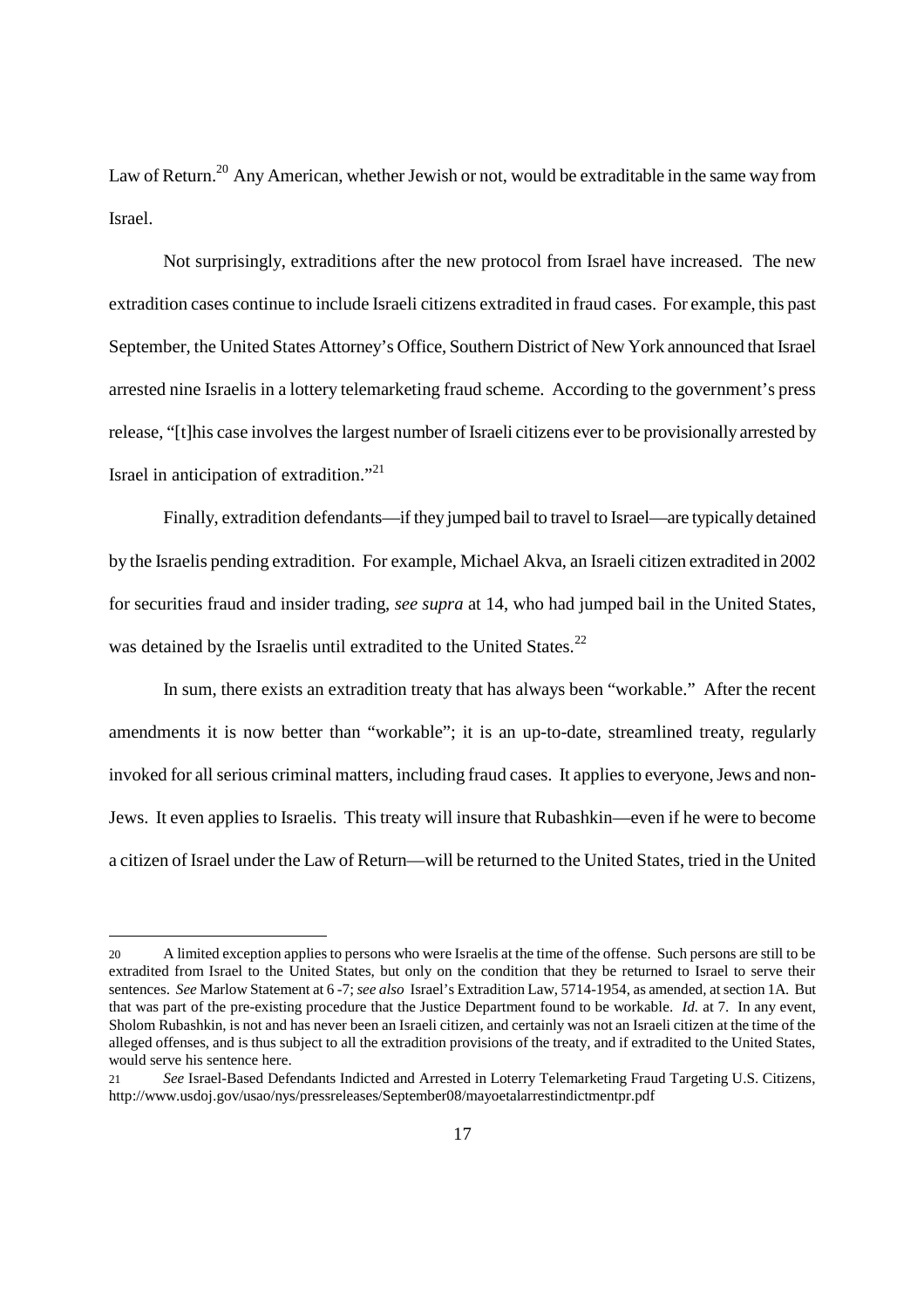States, and if convicted, that he will serve any sentence in the United States. Were he to flee to Israel, he would be detained pending extradition. Because of this treaty, the Law of Return is irrelevant. Any American, whether Jewish or non-Jewish, would be treated the same way if he or she were to flee to Israel.

Because of this effective treaty, the Law of Return does not create the opportunity for successful flight. And it therefore creates no motive to flee—any Jewish defendant who checks will see that he or she will be detained in Israel and then extradited back to the United States.

Finally, to accelerate the extradition procedure, some courts have required as a condition of bail that defendants with strong ties to Israel (including citizenship) execute irrevocable waivers of extradition. *See United States v. Simon*, 2006 U.S. Dist. LEXIS 52979 (D. Nev. July 27, 2006) (Israeli citizen released upon condition of executing extradition waiver); *United States v. Karni*, 298 F. Supp. 2d 129, 133 (D.D.C. 2004) (same); *United States v. Cohen*, No. 00-CR-00100 (S.D. Fla. May 5, 2000); *United States v. Cohen*, No. 02-MJ-02592 (S.D. Fla. May 3, 2002); *United States v. Freund*, No. 99-CR-00561 (S.D.N.Y. May 10, 1999). Sholom Rubashkin would execute such a waiver in this case.

## **C. THE GOVERNMENT HAS VIOLATED SHOLOM RUBASHKIN'S RIGHT TO EQUAL PROTECTION**

Bail is subject to equal protection analysis. *See Hall v. Furlong*, 77 F.3d 261, 364 (10th Cir. 1996); *Pugh v. Rainwater*, 557 F.2d 1189, 1201 (5th Cir. 1977). Because Jews are a protected class, equal protection principles require that any rule treating Jews differently than non-Jews must be subjected to strict scrutiny. *See Tenafly Eruv Ass'n v. Borough of Tenafly*, 309 F.3d 144, 168 (3d

<sup>22</sup> *See* SEC Obtains Default Judgments Ordering Two Defendants to Pay \$7.6 Million for Insider Trading, *supra*, n.12 (noting that Akva received "credit for time that he served while in custody in Israel awaiting extradition").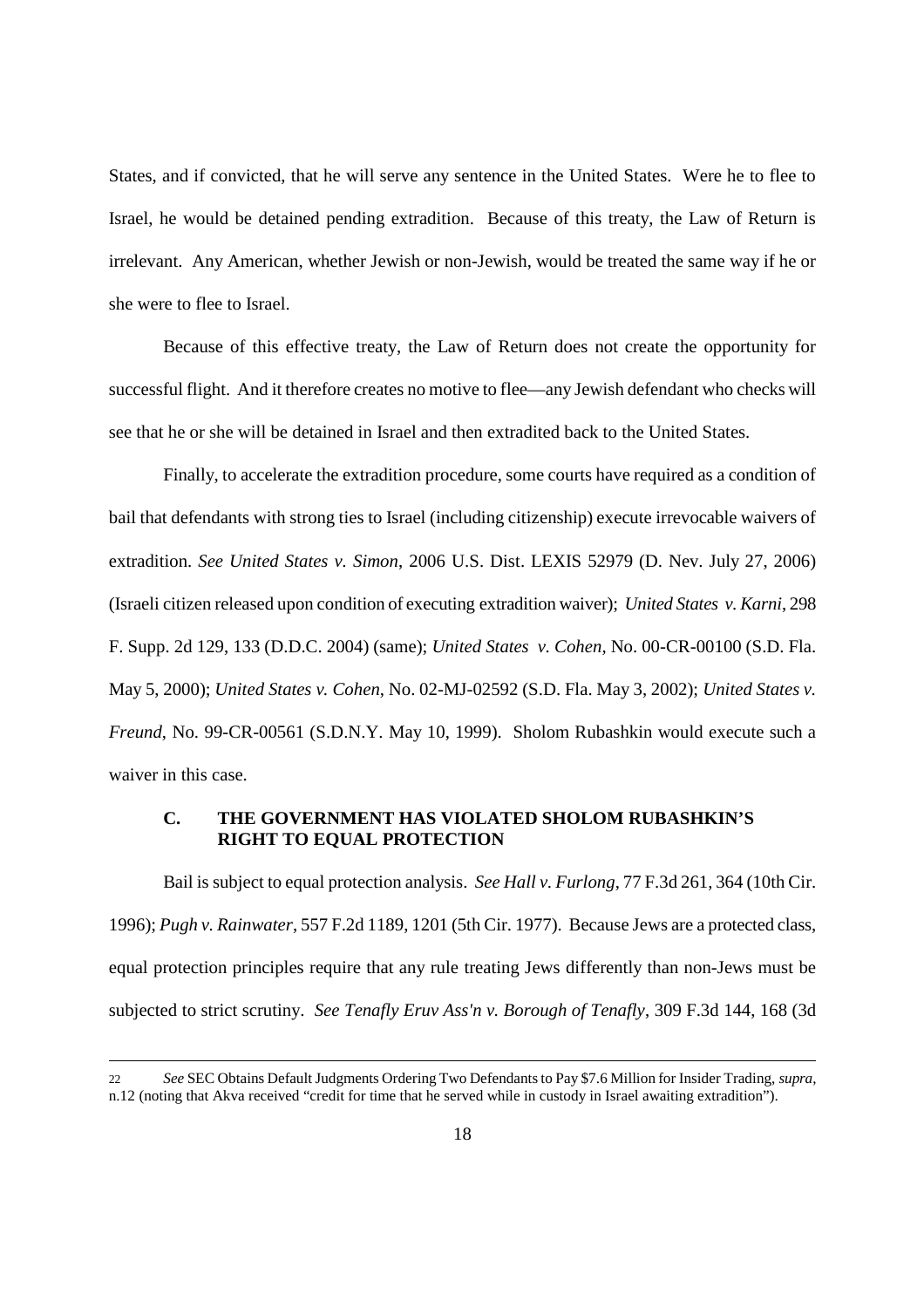Cir. 2002) (government's selective application of ordinance to conduct motivated by Orthodox Jewish beliefs is sufficiently suggestive of discriminatory intent that it must be reviewed with strict scrutiny). Under strict scrutiny, the government has the burden of proving that its racial classification is a narrowly tailored measure that furthers compelling government interests. *Adarand Constructors, Inc. v. Pena*, 515 U.S. 200, 227 (1995). Because the government has not proven that there is any statistical correlation between the Law of Return and flight risk, *see United States v. Montero-Comargo,* 208 F.3d 1122, 1131 (9th Cir. 2000) (en banc) (applying statistical population analysis to conclude that Hispanic appearance can play no role, even in conjunction with other factors, in determining whether an individual is an illegal alien), and especially in light of the streamlined extradition treaty, it cannot demonstrate a compelling interest in such a rule. More narrowly tailored measures – tight bail conditions and extradition when necessary – suffice.

### **IV. CONCLUSION**

Sholom Rubashkin urges this Court to reconsider the Order of Detention and enter an order releasing him on bail, supervision by Pre-trial Release supervision, and upon on the additional conditions the defense proposes, or any others the Court deems reasonable.

Respectfully submitted,

\_\_\_\_\_\_\_*s/F. Montgomery Brown*\_\_\_\_\_\_\_ F. MONTGOMERY BROWN AT001209 BROWN & SCOTT, P.L.C. 1001 Office Park Road, Suite 108 West Des Moines, Iowa 50265 Telephone: (515) 225-0101 Facsimile: (515) 225-3737 Hskrfan@brownscott.com